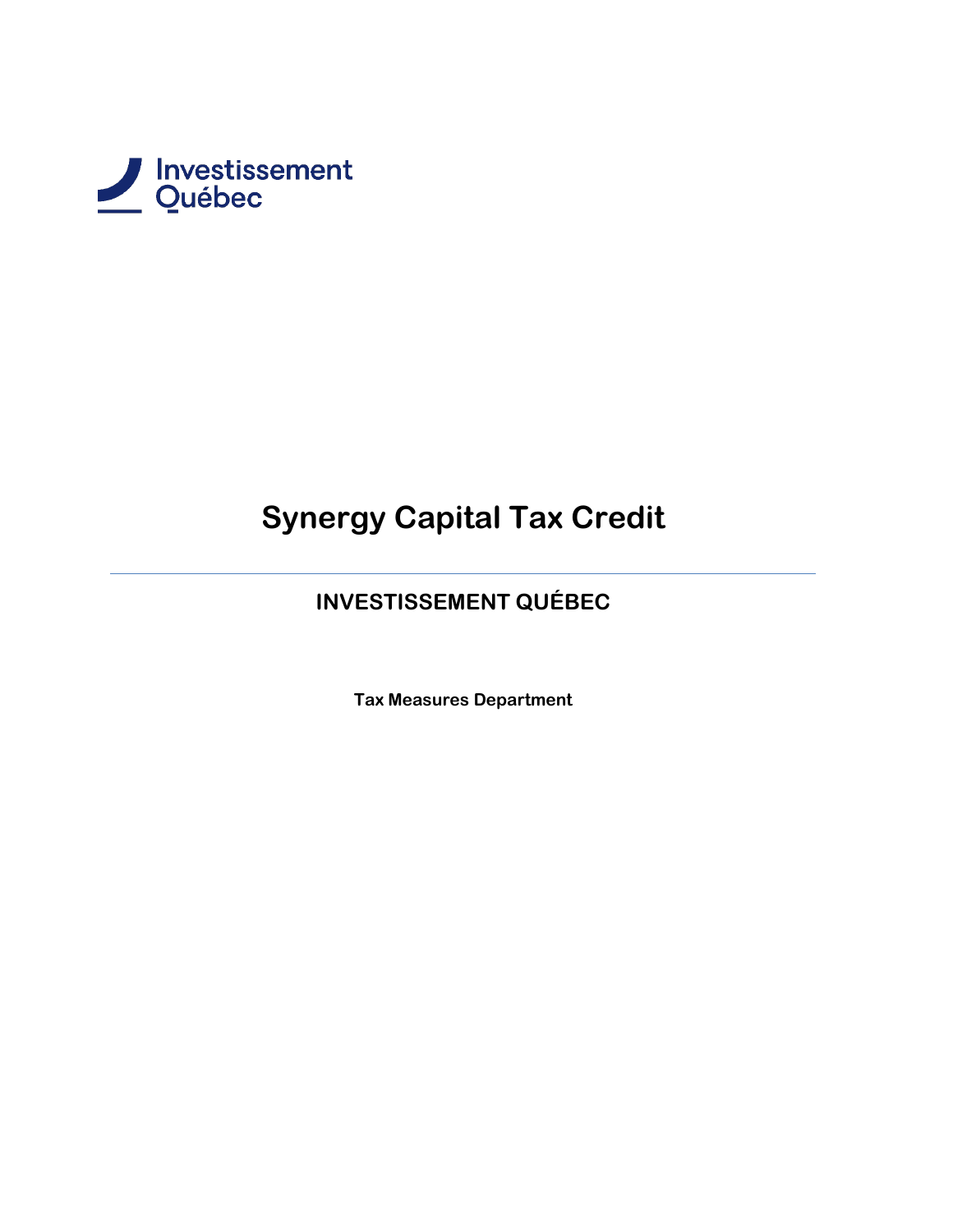

# **TABLE OF CONTENTS**

| QUALIFIED INVESTOR AND EXCLUDED INVESTOR (ADMINISTERED BY REVENU QUÉBEC)  6 |  |
|-----------------------------------------------------------------------------|--|
|                                                                             |  |
|                                                                             |  |
|                                                                             |  |
|                                                                             |  |
|                                                                             |  |
|                                                                             |  |
|                                                                             |  |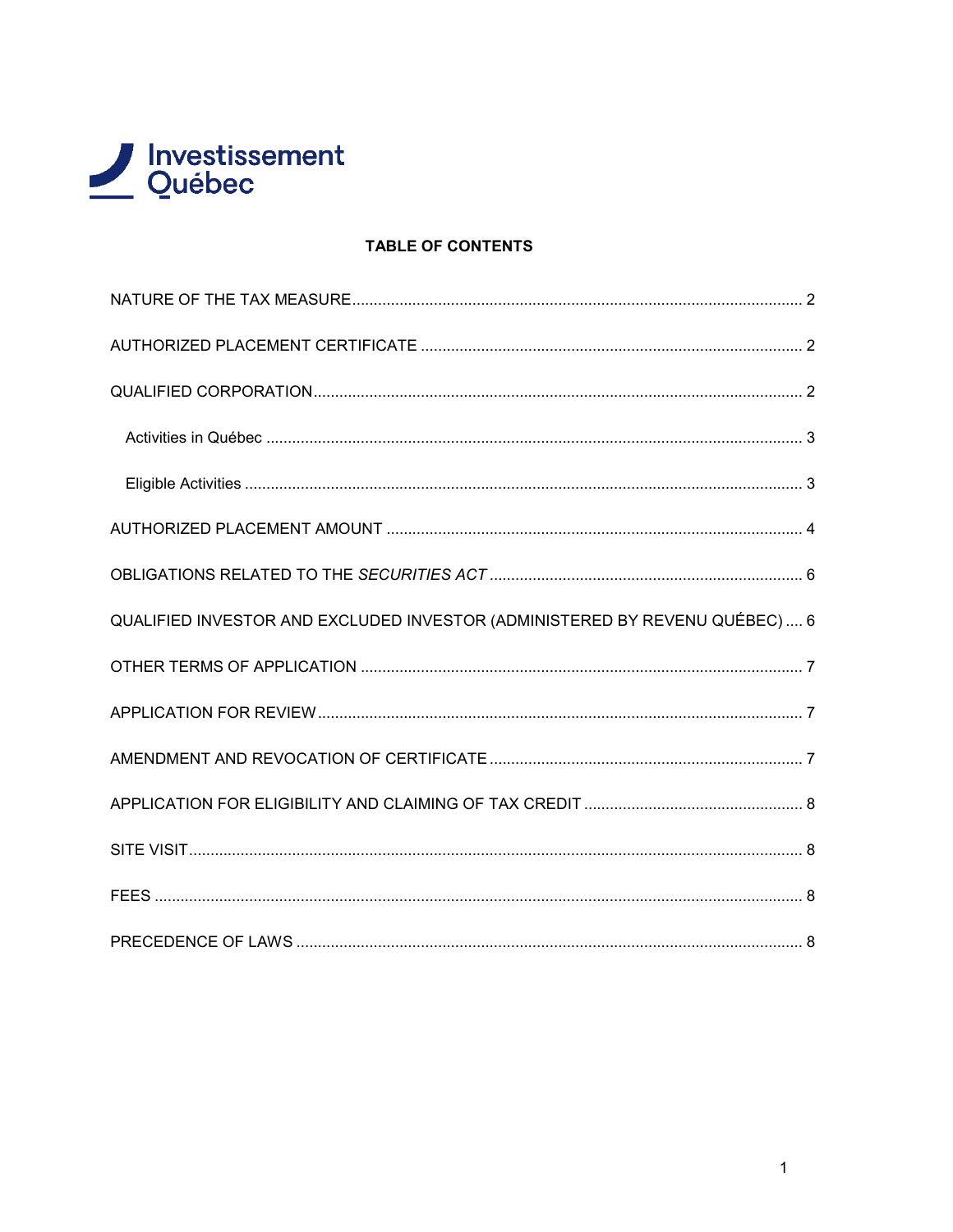# **Synergy Capital Tax Credit (CAPS)**

This tax measure aims to foster business networking and synergy between Québec businesses. **It enables an established corporation (qualified investor) that subscribes** for shares of an innovative growth-stage corporation (**qualified corporation**) **to obtain a non-refundable tax credit** for a maximum of \$225,000 per year.

A qualified corporation that **wishes to issue shares** of its capital stock to a qualified investor that is eligible for the Synergy Capital Tax Credit **must obtain an authorized placement certificate from Investissement Québec in advance.**

# <span id="page-2-0"></span>**NATURE OF THE TAX MEASURE**

#### **Application Date**

Investissement Québec will be able to accept an application for the issuing of an authorized placement certificate that is **filed after December 31, 2020,** and the Synergy Capital Tax Credit will apply in respect of a **share subscription carried out by a qualified investor after December 31, 2020.**

#### **Rate of the Tax Credit**

A qualified investor, for a taxation year, will be able to claim a non-refundable tax credit equal to **30%** of the total amounts, each of which is an eligible investment of the investor for the year, and **not exceeding \$750,000.**

#### <span id="page-2-1"></span>**AUTHORIZED PLACEMENT CERTIFICATE**

To obtain an authorized placement certificate, a corporation will be required to show, to the satisfaction of Investissement Québec, that it **meets the conditions to qualify as a qualified corporation** at the date the application for issue of the certificate is filed with Investissement Québec.

The authorized placement certificate issued to a corporation **will certify that the corporation is authorized to issue shares of its capital stock, for the purposes of the Synergy Capital Tax Credit,** for an amount not exceeding the amount of the authorized placement indicated therein.

The authorized placement certificate issued **will be valid for a six-month period** following the day of its issue. The qualified corporation can, however, before the end of that period, apply to Investissement Québec to extend the certificate's period of validity for a two-month period.

#### <span id="page-2-2"></span>**QUALIFIED CORPORATION**

#### **To qualify as a qualified corporation, the corporation must meet the following conditions:**

- be a **Canadian-controlled private corporation** (CCPC) throughout **its most recent taxation year** ended before the day the application is filed with Investissement Québec that, in that year, carries on a business in Québec and has an establishment in Québec;
- carry on activities in Québec for that taxation year representing at least 75% of all its activities;
- have paid-up capital for that taxation year of less than \$15 million;
- have gross income, for its most recent fiscal period ended before the day the application for the authorized placement certificate is filed, of less than \$10 million, and carry on activities, for that period, that are mainly eligible activities;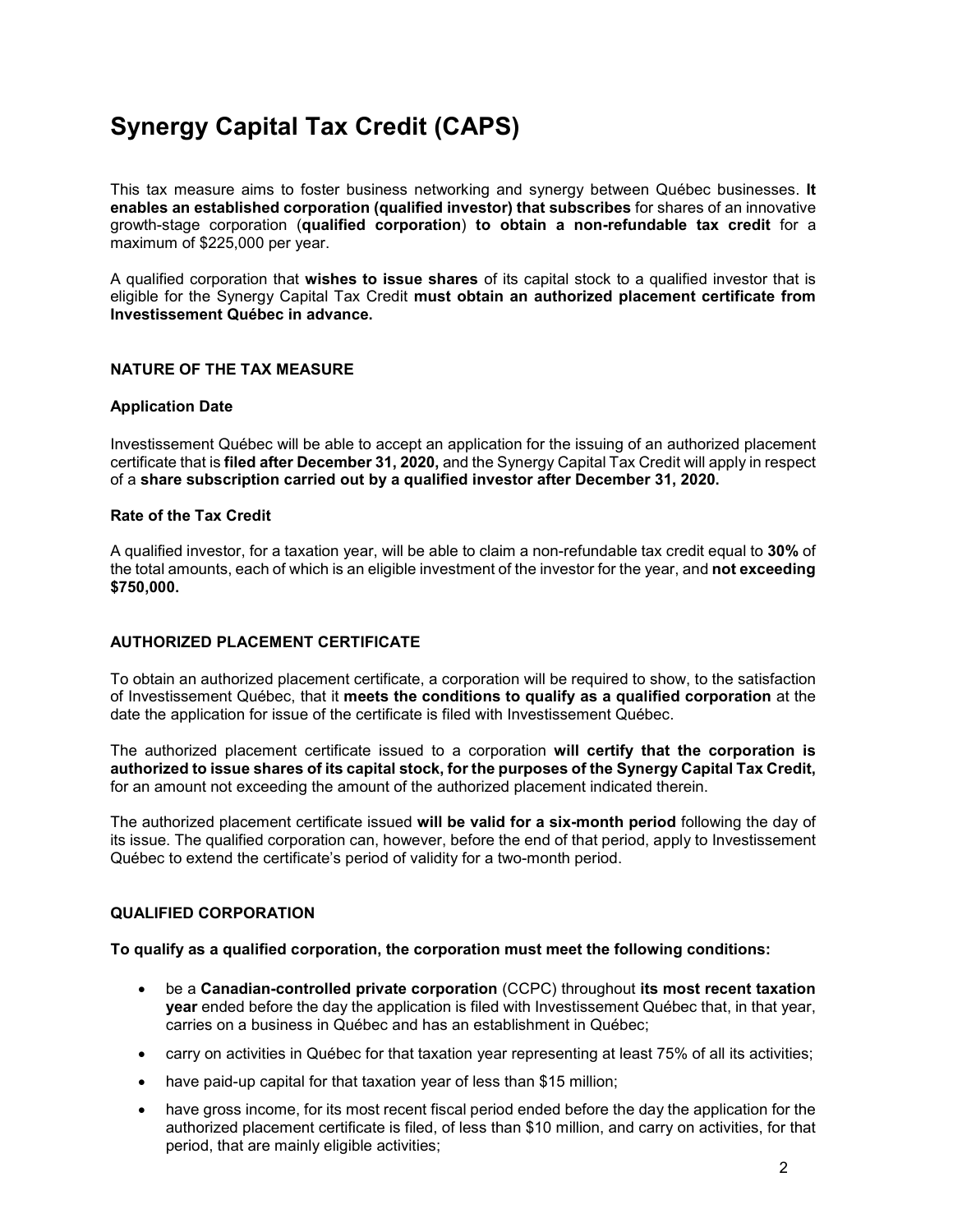• show, at the time its application for issue of an authorized placement certificate is filed, that it has been carrying on eligible activities for at least 12 months.

In the event that a corporation's most recent taxation year or most recent fiscal period ended before the day its application for the authorized placement certificate is filed **has fewer than 183 days**, the review of compliance with the conditions related to the proportion of its activities in Québec, its gross income and the proportion of its eligible activities will cover its most recent taxation year or most recent fiscal period, as applicable, ended before the day its application for the authorized placement certificate is filed with Investissement Québec having at least 183 days.

#### **Period for Meeting the Eligibility Conditions**

Furthermore, the conditions relating to the corporation's status as a Canadian-controlled private corporation, the carrying on of a business in Québec, the presence of an establishment in Québec and the proportion of its eligible activities must also be met **for the particular taxation year or particular fiscal period that includes the date of filing** of the application for issue of the authorized placement certificate and for each taxation year or fiscal period that begins **in the 48-month period following the end** of the particular taxation year or particular fiscal period, as applicable. Likewise, **the corporation's activities must be carried on mainly in Québec** for each of those years.

#### **The Corporation's Paid-Up Capital**

In general, the paid-up capital of a corporation, for a particular taxation year, is equal to its paid-up capital determined for the taxation year preceding the particular year. Where the corporation is a member of an associated group, for the taxation year, the corporation's paid-up capital takes into account the paid-up capital of the members of the associated group, according to the usual rules.

#### **The Corporation's Gross Income**

Where an eligible corporation is associated with other corporations, at any time in a fiscal period, its gross income for that year corresponds to the amount that would be the gross income of all those associated corporations, in respect of that year, calculated on the basis of the consolidated statement of the results of the associated corporations for the year.

#### <span id="page-3-0"></span>**Activities in Québec**

A corporation's activities in Québec, for a taxation year, represent at least 75% of all its activities for the year if the proportion that the aggregate of the salaries or wages paid by the corporation to its employees of an establishment of the corporation located in Québec is of the aggregate of the salaries or wages it paid, for that year, is equal to at least 75%.

A corporation's activities, for a taxation year, are carried on mainly in Québec if the proportion that the aggregate of the salaries or wages paid by the corporation to its employees of an establishment of the corporation located in Québec is of the aggregate of the salaries or wages it paid, for that year, exceeds 50%.

#### <span id="page-3-1"></span>**Eligible Activities**

A corporation's activities, for a fiscal period, are mainly eligible activities if the proportion that its gross income from such eligible activities is of the aggregate of its gross income, for the fiscal period, exceeds 50%.

The following activities are eligible activities:

- life sciences, more specifically:
	- $\triangleright$  research, development, production and marketing of medications for human and animal health;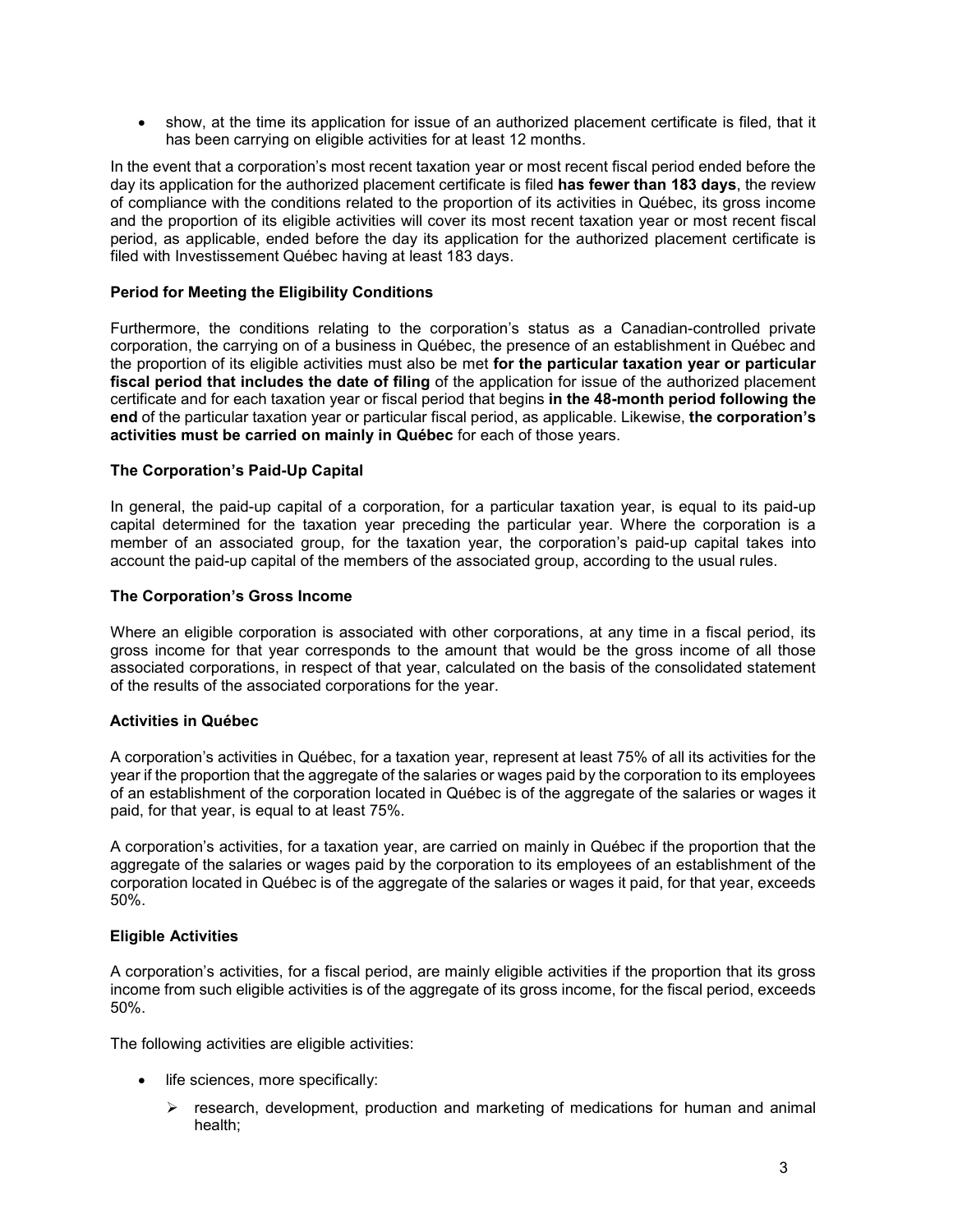- $\triangleright$  design, development, manufacturing and commercialization of physical or digital medical products, other than medications;
- $\triangleright$  research, development, production and marketing of natural health products;
- manufacturing or processing;
- green technologies, that is, manufacturing or processing and research and development for the commercial use of technologies that boost energy efficiency or energy savings, or reduce greenhouse gas emissions or the environmental impact;
- artificial intelligence, that is, the design and development of artificial intelligence solutions;
- information technologies, that is, computer and peripheral equipment manufacturing, semiconductor and other electronic component manufacturing, radio and television broadcasting and wireless communications equipment manufacturing, software publishing, video game publishing, data processing, data hosting and related services, and computer systems design and related services.

#### <span id="page-4-0"></span>**AUTHORIZED PLACEMENT AMOUNT**

**The authorized placement amount** of a qualified corporation for which the certificate is issued **will be determined by Investissement Québec** further to the presentation by the qualified corporation of a detailed description of the projected use of the funds from the issuing of shares of its capital stock related to the authorized placement certificate and the expected time frame for use of the funds. The projected use of the funds must meet the requirements for eligible use of the funds.

The aggregate of the amounts each of which corresponds to the authorized placement amount of a qualified corporation for which an authorized placement certificate has been issued, **for each 12-month period, cannot exceed \$1 million.**

#### **Use of Funds from the Share Issue**

The funds from the issuing of shares of a corporation's capital stock related to an authorized placement certificate must be used for investments **related to the carrying on of its business in connection with the eligible activities,** in compliance with the description presented when it filed its application for issue of the authorized placement certificate and any modification thereto made in agreement with Investissement Québec.

However, **where the corporation's activities are mainly activities in the manufacturing or processing sector,** other than an activity related to life sciences, green technologies or information technologies, the funds from the issuing of shares related to the authorized placement certificate must be used in compliance with the description presented and for investments related to the carrying on of its business **to improve the use of or connection to new technologies or to integrate technologies enabling, in particular, digitization or automation of the business's activities.**

#### • **Use of funds for a non-eligible purpose**

- The use of funds from the issuing of shares for any of the following purposes will be **a use for a non-eligible purpose**:
	- $\triangleright$  making investments outside Québec, unless the corporation can show that the investment is directly connected to the carrying on of its business in Québec;
	- $\triangleright$  repaying a debt, except with the agreement of Investissement Québec;
	- $\blacktriangleright$  lending money;
	- $\triangleright$  purchasing land for resale;
	- $\triangleright$  purchasing, acquiring or subscribing shares of other corporations, an interest in partnerships or in trusts;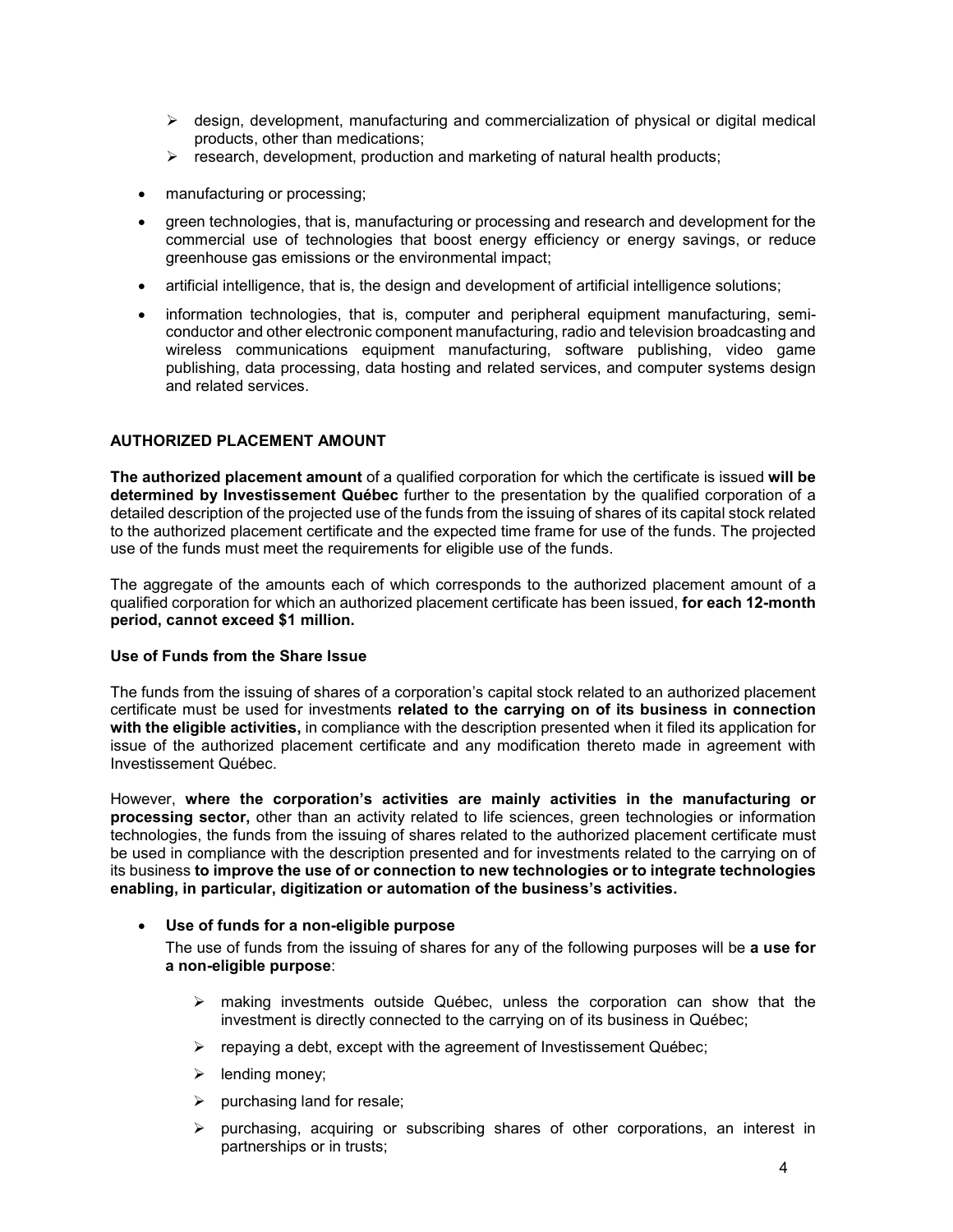- $\triangleright$  purchasing a business;
- $\triangleright$  paying dividends, repaying principal or any other disbursement to a shareholder of the corporation or a person related to such a shareholder;
- $\triangleright$  purchasing shares of its capital stock.

#### **Information To Be Transmitted to Investissement Québec**

Although Investissement Québec, further to the issuing of the authorized placement certificate, will verify that the corporation meets the conditions allowing it to qualify as a qualified corporation, it is up to Revenu Québec to determine whether a corporation is a Canadian-controlled private corporation, whether it has an establishment in Québec, whether it carries on a business in Québec, as well as the amount of its paid-up capital and of the salaries or wages paid by the corporation to its employees of an establishment located in Québec and the salaries or wages paid to all its employees.

Consequently, the corporation must submit to Investissement Québec its financial statements, income tax returns and any other document that could be useful for validating the information transmitted. Investissement Québec can also require the corporation to provide it with an authorization to obtain from Revenu Québec the necessary information to review compliance with these eligibility conditions.

#### **Responsibilities of Investissement Québec**

In addition to issuing authorized placement certificates, Investissement Québec will be responsible for making sure that the total of the authorized placement amounts indicated in each of the authorized placement certificates issued in a calendar year, does not exceed \$30 million.

#### **Monitoring by Investissement Québec**

A corporation to which an authorized placement certificate has been issued is required to transmit to Investissement Québec, for that certificate:

- $\triangleright$  the name and address of each investor to which shares of its capital stock have been issued;
- $\triangleright$  the number of such shares issued to the investor;
- $\triangleright$  the amount paid by the investor for subscription of shares;
- $\triangleright$  the portion of the corporation's authorized placement amount attributed to the investor.

The corporation must transmit this information:

• at Investissement Québec's request or, at the latest, on the day the **"Authorized Placement Monitoring" form** is filed for the particular taxation year or fiscal period including the day the application is filed.

Also, the corporation will be required, for the particular taxation year or particular fiscal period including the day the application for issue of the authorized placement certificate is filed with Investissement Québec and for each taxation year or fiscal period that begins in the 48-month period following the end of the particular taxation year or particular fiscal period, as applicable, to transmit to Investissement Québec its financial statements and income tax returns, as well as a description of the use of the funds from the issuing of shares of its capital stock related to the authorized placement certificate. It will also be required to transmit any other document necessary for the administration of the tax credit.

For each taxation year or fiscal period, the qualified corporation must complete the **"Authorized Placement Monitoring" form** available on Investissement Québec's website **within six months of the end of the particular taxation year or fiscal period**.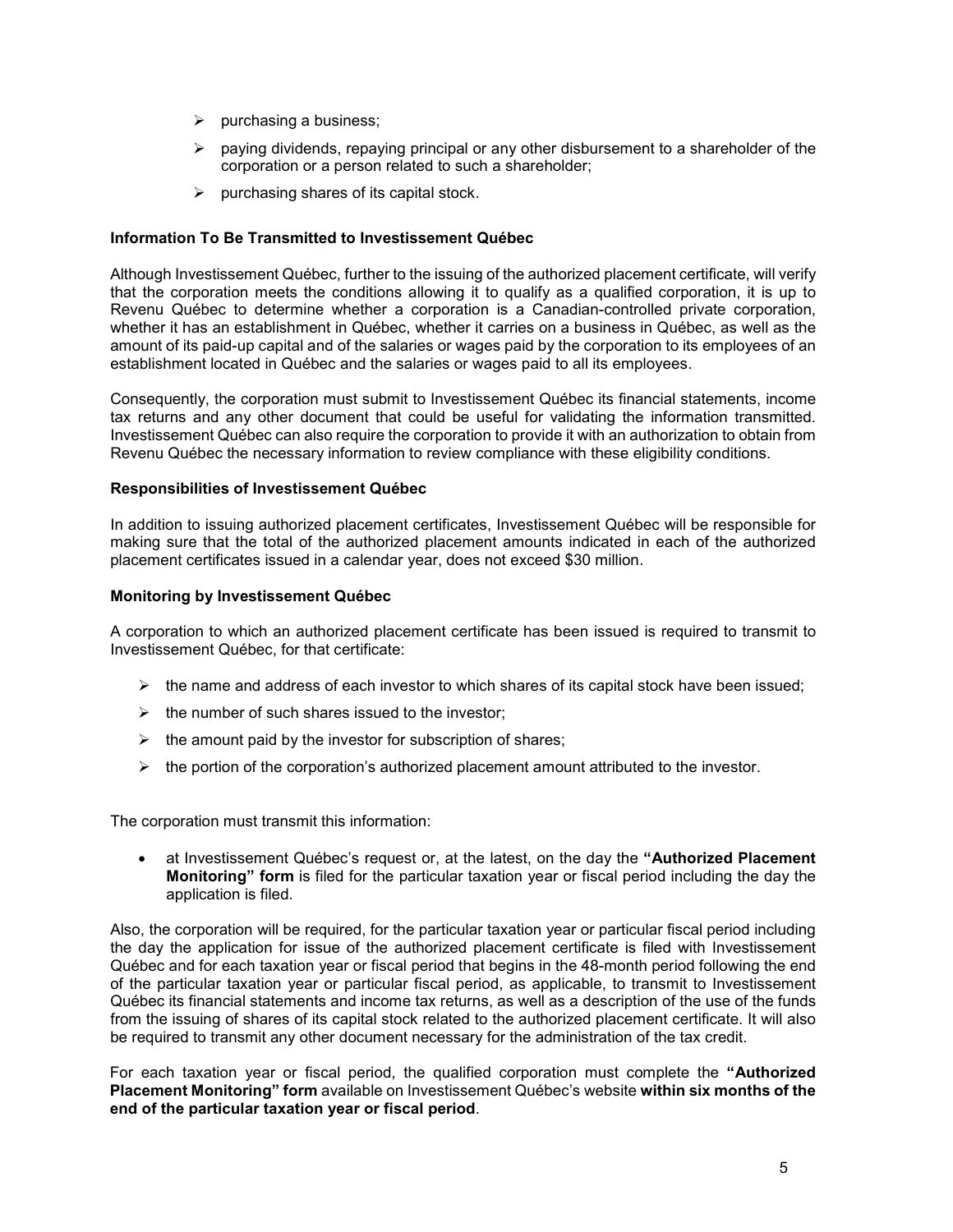# <span id="page-6-0"></span>**OBLIGATIONS RELATED TO THE** *SECURITIES ACT*

A corporation that makes a private placement or a public offering to a qualified investor pursuant to the Synergy Capital Tax Credit might no long enjoy the status of a private issuer. A corporation that submits to Investissement Québec an application for an authorized placement certificate should therefore **make sure that it fulfils the obligations of the** *Securities Act***.**

#### <span id="page-6-1"></span>**QUALIFIED INVESTOR AND EXCLUDED INVESTOR (ADMINISTERED BY REVENU QUÉBEC)**

The expression **"qualified investor"** means a corporation, other than an excluded investor, which **has an establishment in Québec,** where it carries on a business, and which subscribes for shares of the capital stock of a **"qualified corporation"** that constitutes an **"eligible investment."**

Under the *Taxation Act,* an **excluded investor,** for a taxation year, means:

- a specified financial institution, an investment corporation, a mortgage investment corporation or a mutual fund corporation;<sup>[1](#page-6-2)</sup>
- a corporation whose main business consists in:
	- $\triangleright$  leasing, developing or selling immovable property it owns;
	- $\triangleright$  granting loans or investing funds in the form of shares of the capital stock of other corporations, bonds, debentures, bills, notes, obligations secured by mortgage or similar obligations:
	- $\triangleright$  a combination of those activities.
- a Crown corporation or a wholly controlled subsidiary of such a corporation.

#### **Eligible investment**

The expression "eligible investment" of a qualified investor, for a taxation year, corresponds to the amount paid, in the year, by the investor to a corporation, for the subscription, in the year, of shares of the corporation's capital stock, provided all the following conditions are met:

- the shares issued to the investor at the time of the subscription are common shares of the corporation's capital stock with full voting rights in all circumstances;
- the shares are subscribed by the investor as first purchaser;
- they are fully paid up at the time of subscription for consideration in money equal to their fair market value at the time of subscription;
- at the time the shares of the corporation's capital stock are issued, the corporation holds a valid authorized placement certificate;
- the investor did not alienate or otherwise dispose of other shares of the corporation's capital stock on the day of the share issue or at any time included in the 24-month period preceding that day;
- at the time the shares are issued, the investor and the corporation are dealing with each other at arm's length and in the particular taxation year including the day of the share issue and in each taxation year that begins in the 48-month period following the end of the particular year, the investor and the corporation are not associated corporations;
- the investor does not alienate, exchange or otherwise dispose of the shares in the 60-month period that begins the day of the share issue, except in case of bankruptcy or insolvency of the investor or the corporation, unilateral redemption of the shares by the corporation or repurchase

<span id="page-6-2"></span> <sup>1</sup> *Taxation Act,* s. 1.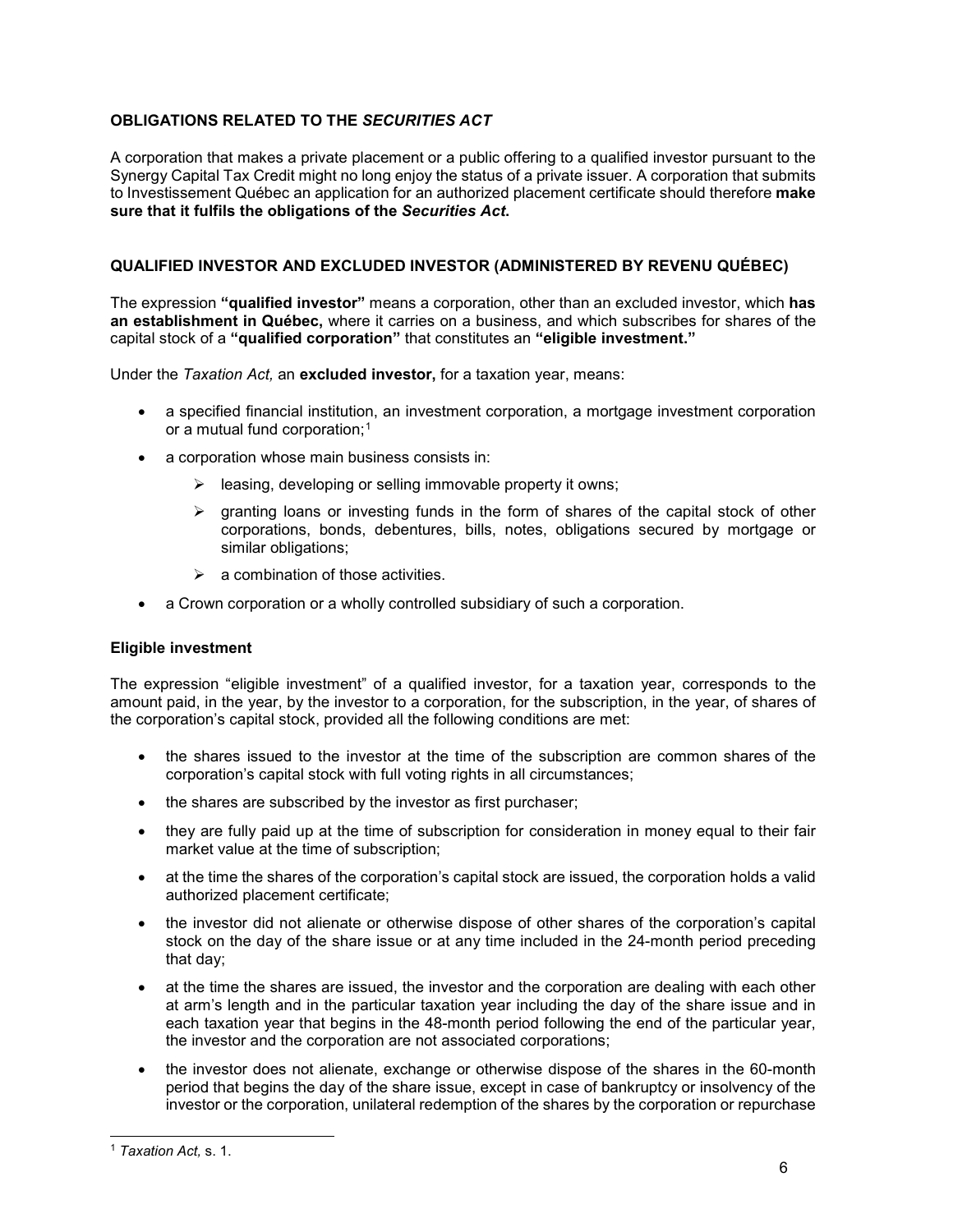of the shares at the investor's request where the legislation confers on the investor the right to demand repurchase of all the investor's shares.<sup>[2](#page-7-3)</sup>

The amount of the qualified investor's eligible investment related to subscription of shares of the corporation's capital stock cannot, however, exceed the authorized placement amount indicated in the authorized placement certificate issued to the corporation or the portion of that amount attributed to the investor.

#### <span id="page-7-0"></span>**OTHER TERMS OF APPLICATION**

The tax credit for a taxation year can be deducted from a qualified corporation's income tax instalment payments, according to the usual rules set out in the *Taxation Act*.

The portion of the tax credit of a taxation year that cannot be used to reduce the tax of the qualified investor, for the year, may be carried back to the preceding three years or forward to the following 20 years. However, it may not be carried to a taxation year ended before January 1, 2021.

#### <span id="page-7-1"></span>**APPLICATION FOR REVIEW**

A corporation that disagrees with a decision made by Investissement Québec may file an application for review within 60 days of being notified of that contested decision. To do so, it must send Investissement Québec the Application for Review form available on the [www.investquebec.com](https://www.investquebec.com/quebec/en/financial-products.html) website. To be admissible, the application for review must set out new facts or information and must be accompanied by payment of the applicable fees indicated in the rate schedule.

#### <span id="page-7-2"></span>**AMENDMENT AND REVOCATION OF CERTIFICATE**

Investissement Québec may amend or revoke a certificate if warranted by information or documents that have been brought to its attention.

In this case, Investissement Québec will notify the corporation in writing of its intention to amend or revoke the certificate and state the reasons for doing so. The corporation has 30 days from the date of the notice to present its arguments and file any relevant documents.

Note that it is important to inform Investissement Québec of any change that may result in an amendment or revocation.

In addition, penalties apply to the qualified corporation if its authorized placement certificate is revoked or the authorized amount is reduced. Penalties also apply if it does not meet certain eligibility conditions or if the amount attributed to the investor exceeds the authorized placement amount.<sup>[3](#page-7-4)</sup>

Moreover, if a corporation has received a tax credit when it should not have received it in whole or in part, Revenu Québec will recover the amount of the overpayment by means of a special tax.<sup>[4](#page-7-5)</sup>

#### **PENALTIES**

Anyone who provides false or incorrect information or impedes the work of an Investissement Québec representative in his or her duties is guilty of an offence. In such a case, the person is liable to a fine of not less than \$2,000 and not more than \$25,000.

<span id="page-7-3"></span> <sup>2</sup> *Business Corporations Act* (CQLR, chapter S-31.1), s. 372.

<span id="page-7-4"></span><sup>3</sup> *2020–21 Budget, Additional Information,* pp. A34–A35.

<span id="page-7-5"></span><sup>4</sup> *2020–21, Budget Additional Information,* pp. A35–A36.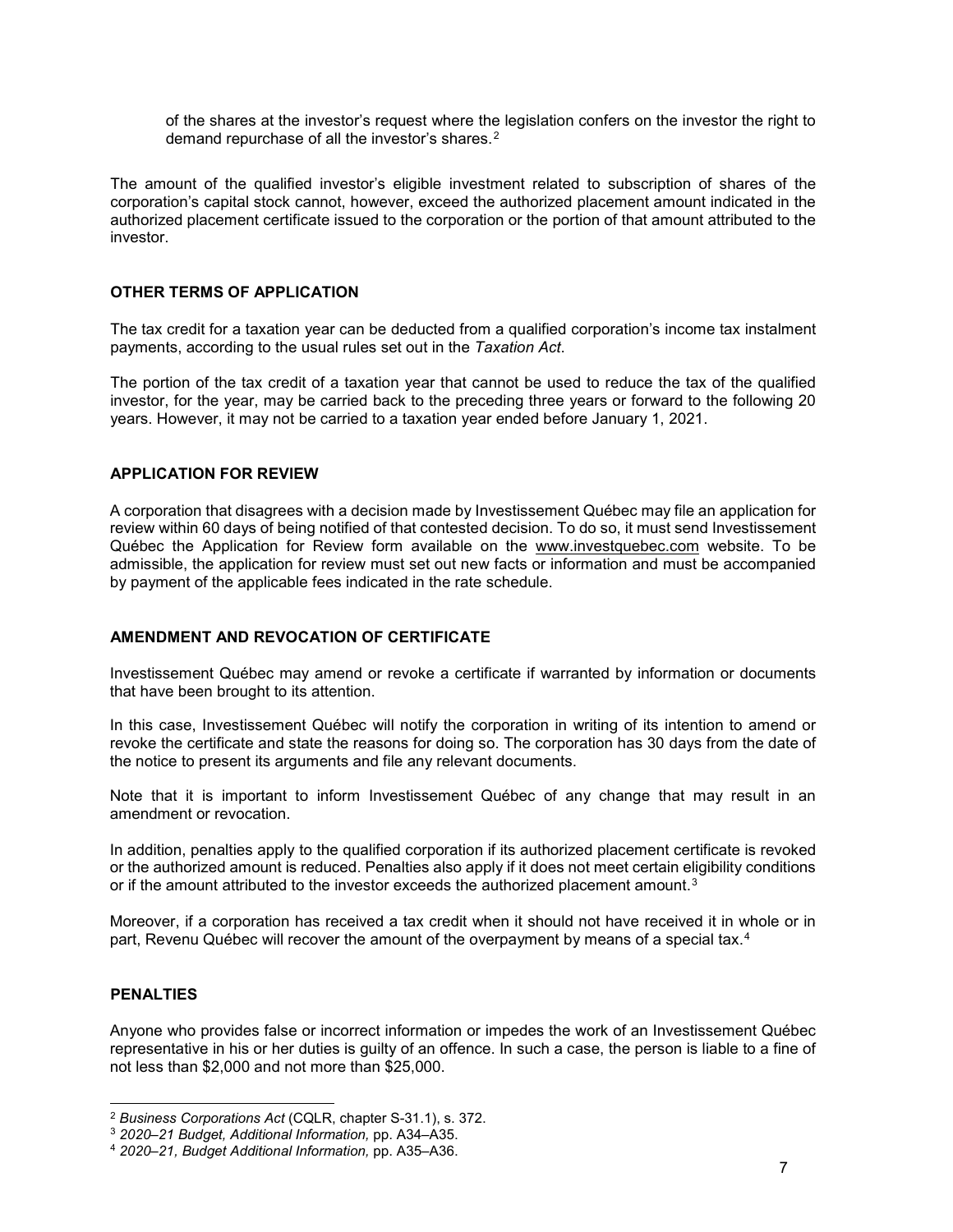# <span id="page-8-0"></span>**APPLICATION FOR ELIGIBILITY AND CLAIMING OF TAX CREDIT**

To apply for an authorized placement certificate, the qualified corporation must complete the prescribed form available on the Investissement Québec website. The issuance of an authorized placement certificate does not guarantee that the tax credit will be granted to the qualified investor.

Furthermore, only complete applications will be processed. To be considered complete by Investissement Québec, the application for an authorized placement certificate must be duly signed and completed and include all appendices. It must contain all the prescribed information and be accompanied by all the documents requested in the appendices.

For the qualified investor, the application for the tax credit and its calculation are made at the end of the taxation year, at the time the corporation (investor) files its income tax return with Revenu Québec. In order to qualify for this tax credit for a particular taxation year, a qualified investor must attach to its tax return:

- the form prescribed by Revenu Québec relating to the Synergy Capital Tax Credit;
- a copy of the authorized placement certificate issued by Investissement Québec to the qualified corporation and confirmation in writing by this corporation's authorized representative of the amount received from the investor for the issuance of shares of the corporation's capital stock, the date when the shares were issued and the portion of the corporation's authorized placement amount attributed to the investor.

#### **Filing of Documents with Revenu Québec**

The qualified investor must submit its application for a tax credit and the necessary documents by the latest:

• the last day of the 18th month following the end of the corporation's fiscal year in question.

# <span id="page-8-1"></span>**SITE VISIT**

Investissement Québec reserves the right, at any time during the eligibility period, to visit the facilities of a qualified corporation. Therefore, the latter must agree to allow access to Investissement Québec representatives and to provide the information that they may require during the visit.

# <span id="page-8-2"></span>**FEES**

Investissement Québec charges fees for the analysis of any eligibility application or any application for review it administers. For more information, contact an Investissement Québec advisor or see the [rate](https://www.investquebec.com/quebec/en/financial-products/tax-credits/fees.html)  [schedule](https://www.investquebec.com/quebec/en/financial-products/tax-credits/fees.html) available on the website.

# <span id="page-8-3"></span>**PRECEDENCE OF LAWS**

*This fact sheet is a summary of the main provisions of the section of the 2020–2021 Budget[5](#page-8-4) section regarding additional information on the fiscal measures of the Québec Economic Plan in relation to the sectoral parameters of this tax measure and certain provisions contained in the Taxation Act. Other conditions may apply in some cases. Thus, this fact sheet does not constitute an interpretation by* 

<span id="page-8-4"></span> <sup>5</sup> 2020–21 Budget tabled on March 10, 2020.